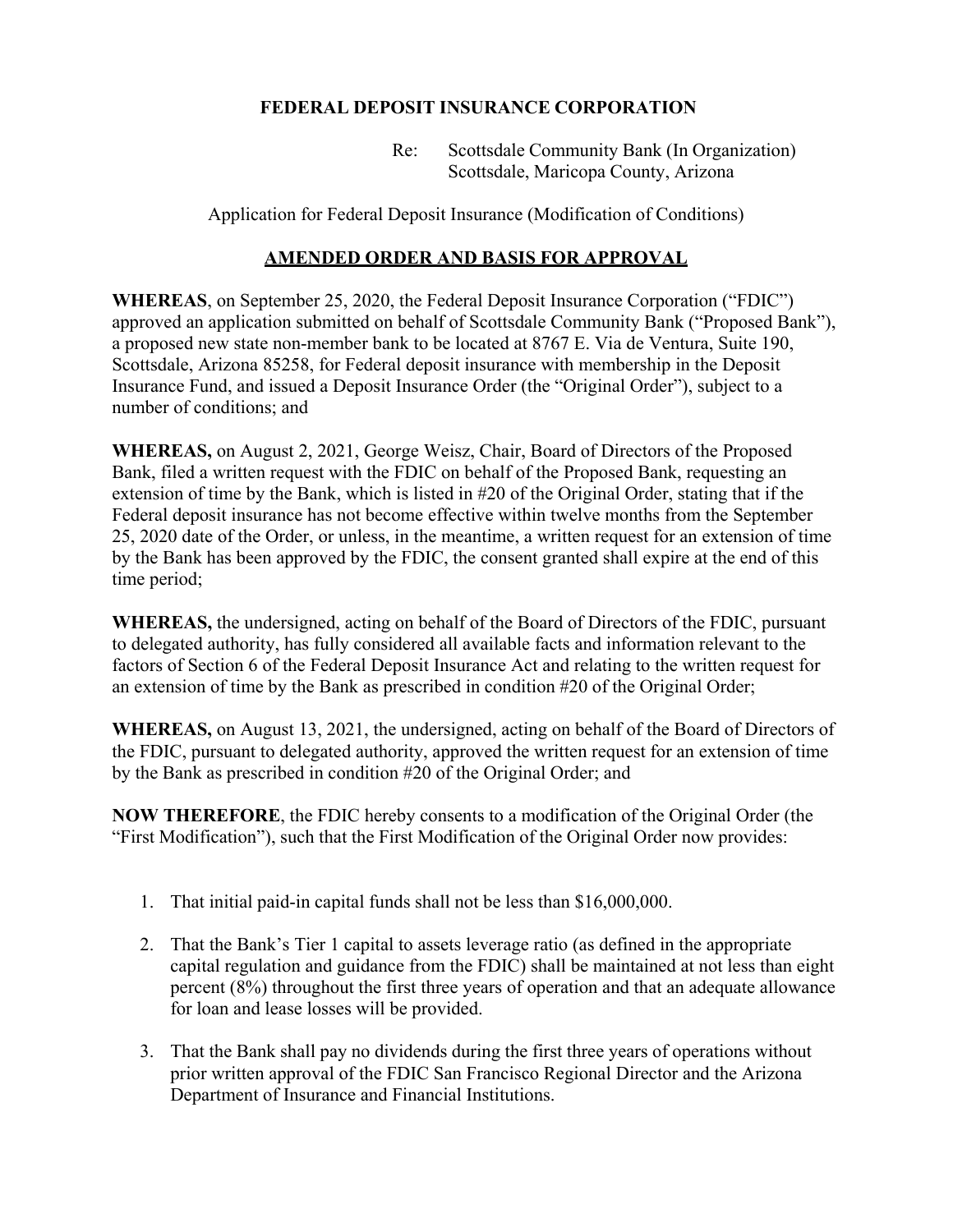- 4. That the Bank must operate within the parameters of the Business Plan submitted to the FDIC. During the first three years of operation, the Bank shall seek prior approval from the FDIC's San Francisco Regional Director for any proposed major deviation or material change from the submitted Business Plan.
- 5. That any changes in proposed management or the proposed ownership of ten percent (10%) or more of the Bank's stock, including new acquisitions of or subscriptions to ten percent (10%) or more of stock, shall be approved by the FDIC prior to the Bank's opening.
- 6. That in the event the main office location changes, the Bank must obtain the written nonobjection of the FDIC's San Francisco Regional Director to the proposed location of the main office, chartering authority approval, satisfactory resolution of any outstanding historical preservation and environmental matters, and appropriate plans to reasonably inform the public prior to the effective date of deposit insurance.
- 7. That the Bank submit any proposed contracts, leases, or agreement relating to construction or rental of permanent quarters to the FDIC San Francisco Regional Director for review and comment.
- 8. That during the first three years of operations, the Bank shall notify the FDIC's San Francisco Regional Director of any plans to establish a loan production office at least 60 days prior to opening the facility.
- 9. That during the Bank's first three years of operation, the Bank must obtain the written non-objection of the FDIC's San Francisco Regional Director prior to the addition of any individual to the Board of Directors or the employment of any individual as a senior executive officer of the Bank.
- 10. That during the Bank's first three years of operation, the Bank must obtain the written non-objection of the FDIC San Francisco Regional Director prior to implementing any change(s) in the duties, responsibilities, or authorities of any director or senior executive officer. Such notice shall be submitted at least 30 days prior to the proposed change(s), and the notice shall fully describe the reason(s) for such change(s). The term "senior executive officer" shall have the meaning set forth in 12 C.F.R. 303.101.
- 11. That the Bank has designated a qualified individual or individuals responsible for coordinating and monitoring day-to-day compliance with Bank Secrecy Act/Anti-Money Laundering regulatory requirements ("BSA Officer") prior to opening.
- 12. That prior to executing final employment agreements and compensation arrangements for any senior executive officer, and prior to the institution commencing operations, the institution shall submit copies of, and obtain the San Francisco Regional Director's written non-objection to, the final employment agreements and compensation arrangements.
- 13. That prior to the Bank's opening, full disclosure has been made to all proposed directors and stockholders of the facts concerning the interest of any insider in any transactions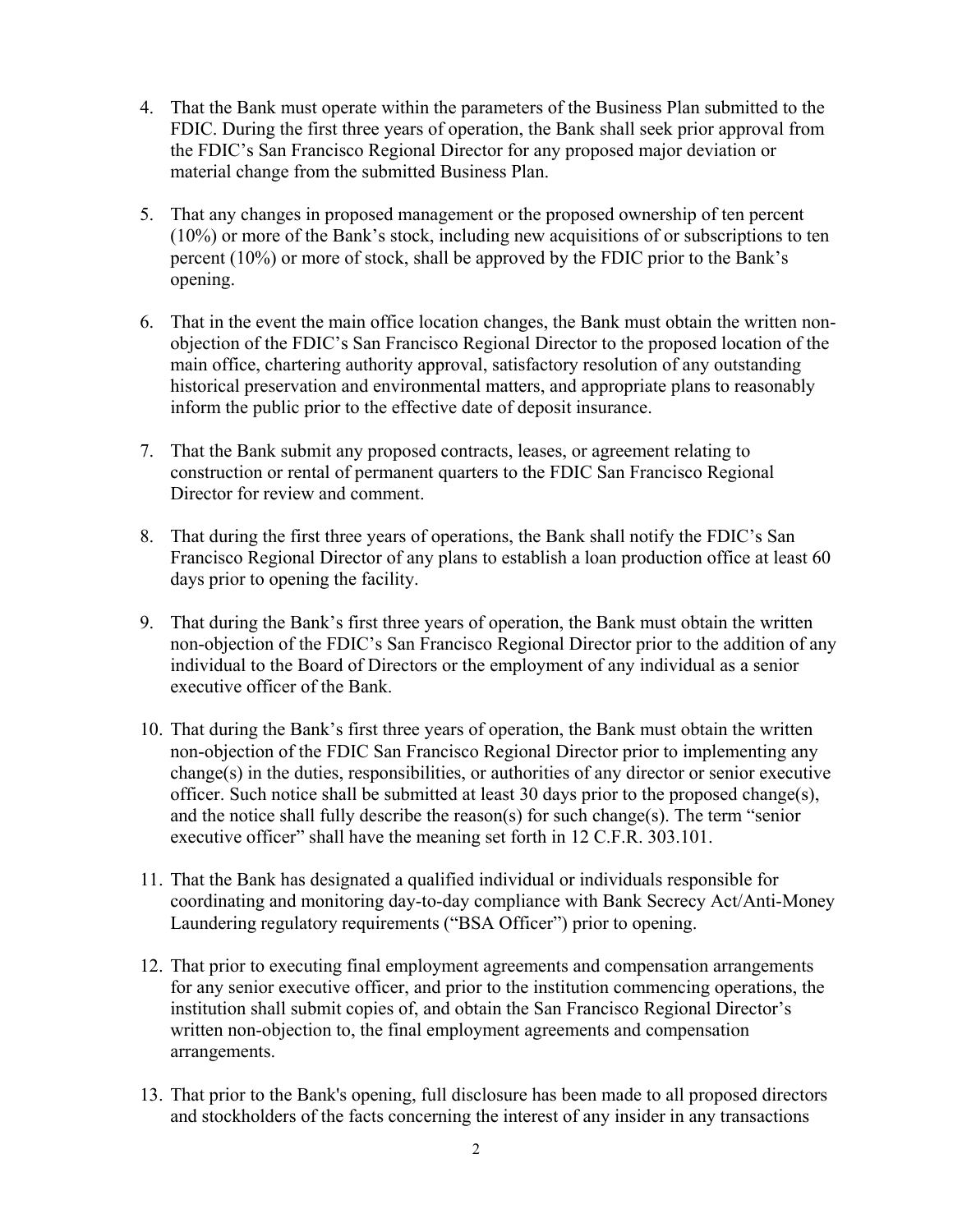being effected or then contemplated, including the identity of the parties to the transaction and the terms and costs involved. An "insider" is a person who: (i) is or is proposed to be a director, officer, or incorporator of the Bank; (ii) is a shareholder who directly or indirectly controls 10 percent or more of any class of outstanding voting stock; or (iii) is an associate or related interest of any such person.

- 14. That during the Bank's first three years of operation, the Bank must obtain the written non-objection of the FDIC's San Francisco Regional Director prior to the implementation of any stock benefit plans, including stock options, stock warrants, or other similar stock-based compensation plans established by the Bank.
- 15. That the Bank will adopt an accrual accounting system for maintaining the financial records of the Bank in accordance with U.S. Generally Accepted Accounting Principles.
- 16. That Federal deposit insurance will not become effective until the Bank has been granted a charter and has authority to conduct banking business, and that its establishment and operation as a depository institution has been fully approved by the appropriate federal and state supervisory authorities.
- 17. That the persons(s) selected to serve as the principal operating officers(s) shall be acceptable to the FDIC San Francisco Regional Director.
- 18. That prior to the effective date of Federal deposit insurance, the Bank must obtain adequate fidelity coverage.
- 19. That the Bank shall obtain an audit of its financial statements by an independent public accountant annually for at least the first three years after deposit insurance is effective and shall submit to the FDIC San Francisco Regional Director, (i) a copy of the audited annual financial statements and the independent public auditor's report within 90 days following the end of the Bank's fiscal year, (ii) a copy of any other reports by the independent auditor (including any management letters) within 15 days after receipt by the Bank, and (iii) written notification within 15 days when a change in the Bank's independent auditor occurs.
- 20. That if the Federal deposit insurance has not become effective by March 25, 2022, which is six months from the expiration date of the Original Order, or unless, in the meantime, a written request for an extension of time by the Bank has been approved by the FDIC, the consent granted shall expire at the end of this time period on said date.
- 21. That until deposit insurance becomes effective, the FDIC retains the right to alter, suspend, or withdraw its commitment if warranted.